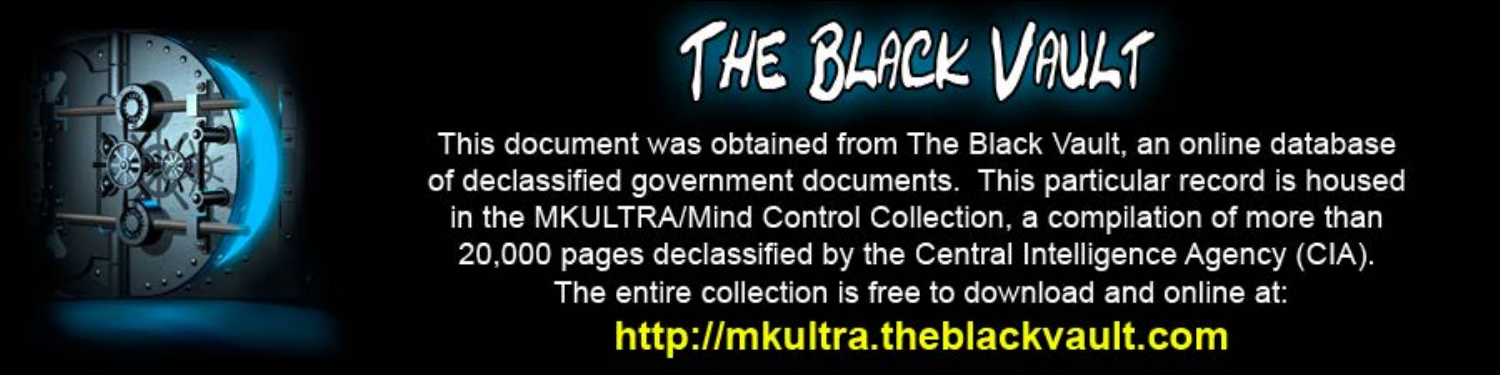$M/6Z$  52-1  $\ell$ , ... - Office Memorandit **TED STATES GOVERNMENT** 

Chief, Security Pesearch Staff **TO** 

DATE:

Chief, Technical Tranch · RROM :

6.

المراكبات والمستحدث والمواطئ والمتعلق والأساد المستقيد والمتكافئ والمواطئات والتواطئ والمتواطئ والمعامل والمعارض والمعار

Ω

SUBJECT:

L

 $\mathbf{\hat{a}}$ 

Report of Trip to California Re ARTICHORE and Related Hatters.

1. Petween 24 Unreh and 30 Haroh 1953, the writer visited Los Angeles and San Francisco, California for the numbers of interviewing individuals for the ARTICHOKE program and in addition interviewing certain individuals at the request of " Interrogation and Eesearch Pranch. Furthermore, the trip was to be used to brief Recruiting and Contact Officers for certain possible future requirements of the ARTICHOKE program and the program of the Polygraph Branch of the Security Office.

2. In connection with the above, the writer soen' Mednasday. 25 Harch and Thursday, 26 Harch 1953 at Los Angeles. During the star or a number of  $H$ at Los Angeles, the uriter interviewed in the NIIhours who is being considered for the GS-13 slot. CHOKE Project. The writer also interviewed several individuals for the technical GS-9 slot in connection with the ARTICHORE field proand several other individuals in connecject at tion with the Polygraph Project and at the specific request of

3. The uritor furthermore excutined a sreat minior (at least twenty) of case histories of individuals held in the recruiting offices at Los Angeles in connection with both the ARTICHORE and Polygraph programs and briefed recruiting officers at Los Angeles on the requirements and needs of both programs.  $\mathbb{R}^2$ 

h. For the record, the writer wishes to state that of the los Angeles Contact Office was extremely helpful and courteous in arranging the various interviews and making all the necessary contacts. The writer also greatly appreciated the fine of the same office.  $\boldsymbol{\mathcal{A}}$  assistance of

5. On Friday morning, 27 Harch 1953 the uriter flew to San Francisco from Los Angeles and through previous arrangements made by the uniter was mat at the air-างาป mort by our of their  $\frac{1}{2}$ n connection with recruitment for ANTICHONY and the Polygraph programs.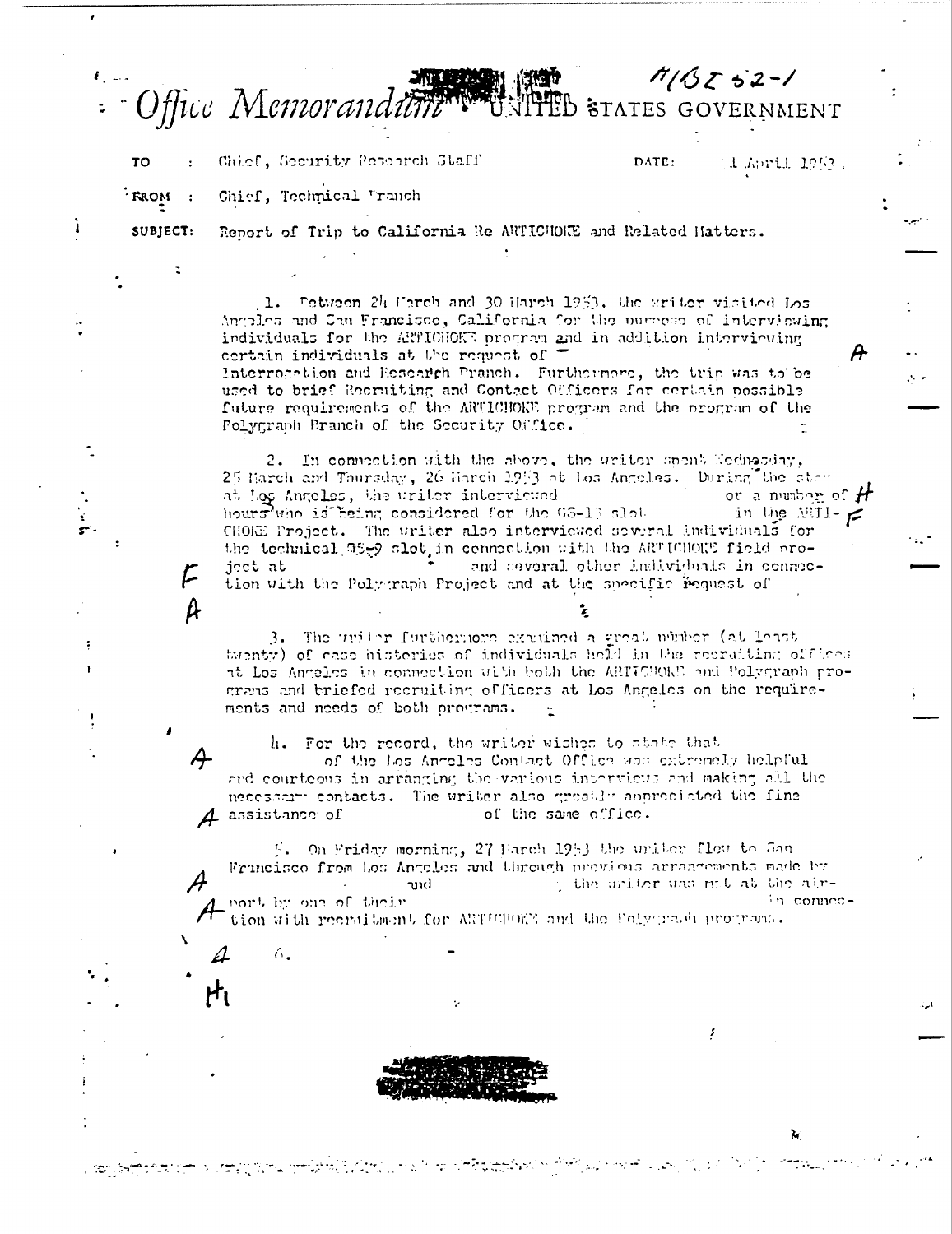proved preoplionally courteous and helpful in connection with the shore problems. uns briefed ) Use writer on the ANTICHORE and Polygraph recruitment requirements and he and the writer went through numerous case histories in this connection. He agreed that he would maintain a careful watch for possibles (particularly a reserve in case did not join the Agency). He also promised to study all possible sources in connection with the desired language specialists as required by the Polygraph Branch.

 $\mathbf{H}$ 

 $\cancel{A}$ 

 $\mathcal A$ 

 $\boldsymbol{\mathcal{L}}$ 7. The writer talked with from approximately 9:30 Af until about h:00 Fil in the afternoon on Friday, 27 Harch 1953 and thereafter broke off contact with him since his work for the Agency was not to be discussed with any individuals on the Jest Coast (by agreement  $4$  with and.  $\rightarrow$  t Mashington).

8. On Saturday morning, 28 Harch the uriter talked with I of the San Francisco Contact and Office for approximately four hours. The uniter presented the requirements for both the ANTICHOKE and Polygraph Pranch to these gentlemen End both assured the writer that a careful survey would be maddle of  $\mp$ all sources with a view toward finding the required personnel. In and the writer examined a great number of case addition, histories in  $\mathbb{R}^{\mathbb{Z}}$ files in this connection but none were im- $\mathbf{L}$ mediately suitable to either program.  $\mathbb{Z}_2$ 

9. As in Los Angeles, the individuals contacted by the writer in the Can Francisco area were extremely courteous and heipful and promised inmediate assistance in the problems presented to them.

 $\mathfrak{h}_1$ 



 $-2-$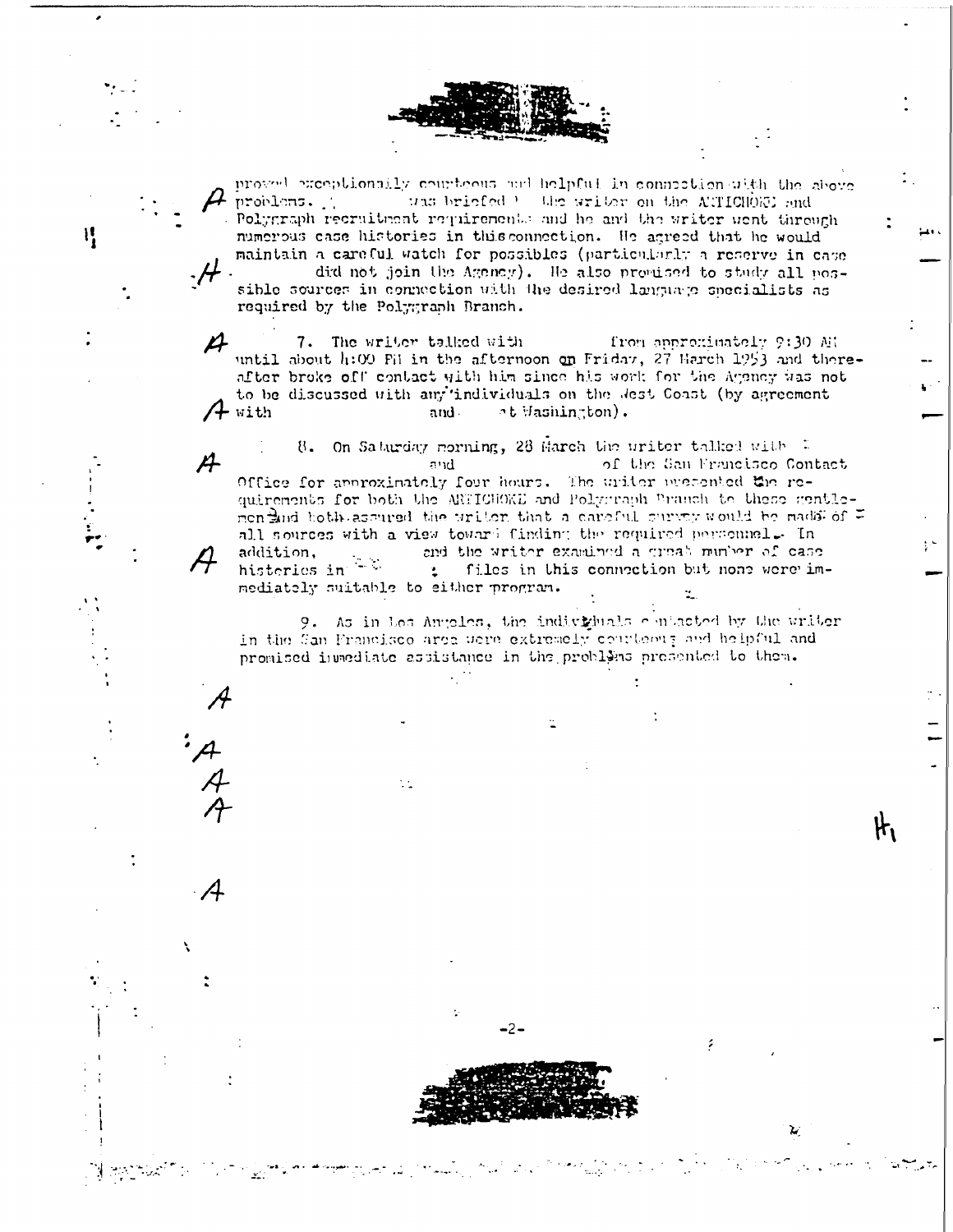12. Attached are brief commute on verious individuals interviewed by the writer in convection with the ARTIGHONE and Polymaph programs. The writer will handle the cases of and as soon as all personnel papers in these cases are processed, will personally handle the cases of and both of whom the writer interviewed at the specific request of  $\ddot{\cdot}$ رد<br>د

າງ ພະຈຳ ຫຼື ລະຫະໂບຫຼາຍໃຈມີປະ

وأوضحهم ومن المواردين ووي المناسبة

ing pagpat ang

 $\mathbf{r} \in \mathbb{R}^d$ 

 $\mathbf{I}$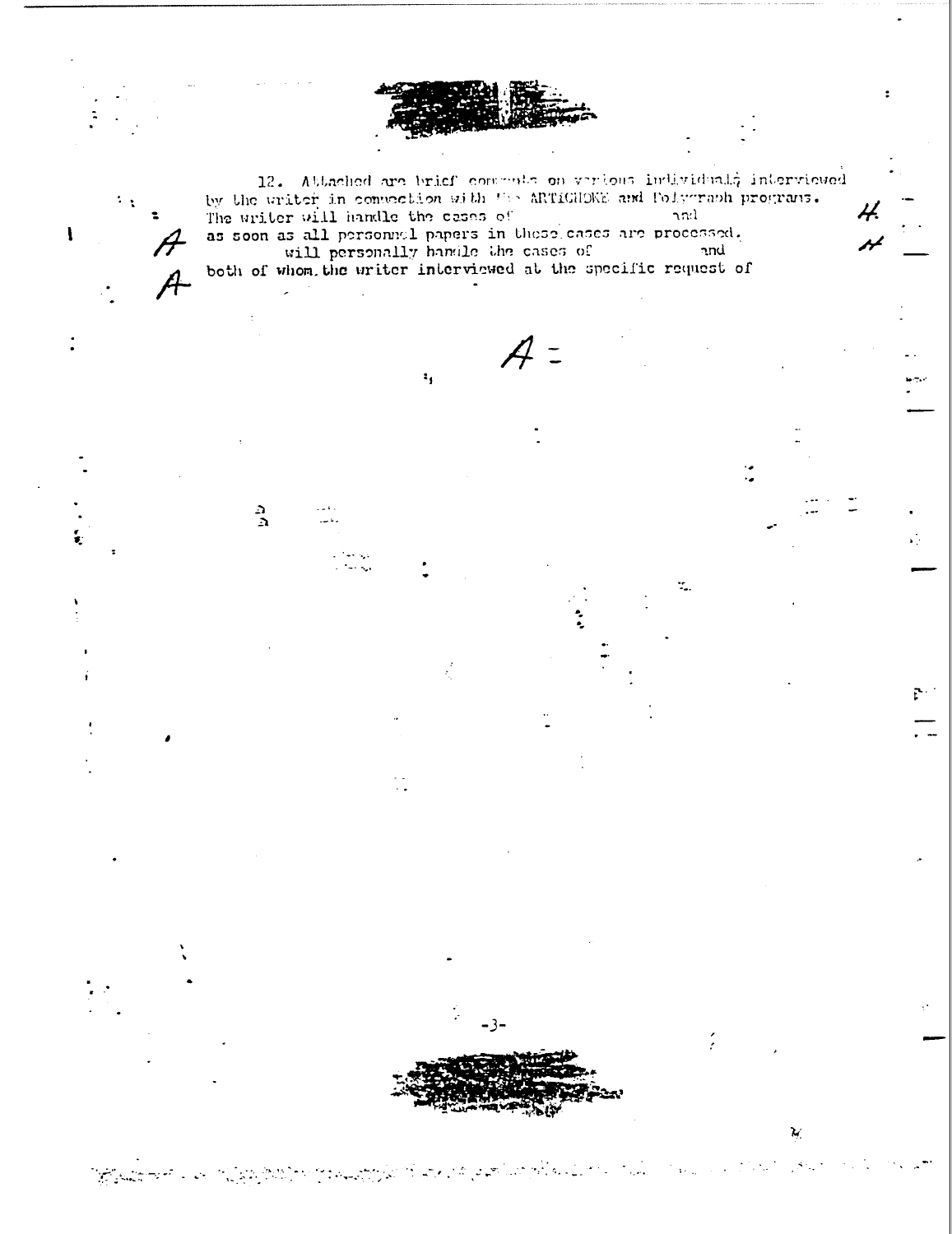$\ddot{\cdot}$ 

 $\mathbf{I}$ 

 $\mathbf{I}$  $\ddot{\cdot}$ 

 $A/8553 - 1$ 

 $\ddot{\phantom{a}}$ 

 $\sum_{i=1}^{n}$ 

تبوير

È.

 $\pi$ 

ا میں بار<br>مالیات

iyo et Air

۰,

7 January 1953

|              |                             | OUTLINE OF TRIP TO MINHEAPOLIS AND DETROIT                                                           |
|--------------|-----------------------------|------------------------------------------------------------------------------------------------------|
|              | ı.<br>$\mathcal C$          | A. Reason for trip -- talk to<br>and<br>his associate<br>÷                                           |
|              |                             | <b>B.</b> Ascertaining<br>future interest in work.                                                   |
|              | $\mathcal{L}$               | C C. Examine physical setup of<br>and<br>at                                                          |
|              | $\mathcal B$<br>$\n  D$ .   | Find out if<br>could carry out                                                                       |
|              |                             | experimental work and any interests, if possible.                                                    |
|              |                             | $C$ F. Obtain from mames of individuals of interest to us.                                           |
| $\mathbf{F}$ |                             | F. Renew discussions with the betroit and see if he<br>still maintains interest.                     |
| i            | C                           | G. Examine bhysical plant and determine if it is<br>suitable for experimental program for ARTICHOKE. |
|              | $\mathcal{C}_{\mathcal{C}}$ | H. Obtain information, details, names, etc. from                                                     |
|              | 2.                          | A. Discuss each of above in detail.                                                                  |
|              | 3.                          | A. Present personal views relative above, future ideas.                                              |
|              |                             |                                                                                                      |
|              |                             |                                                                                                      |